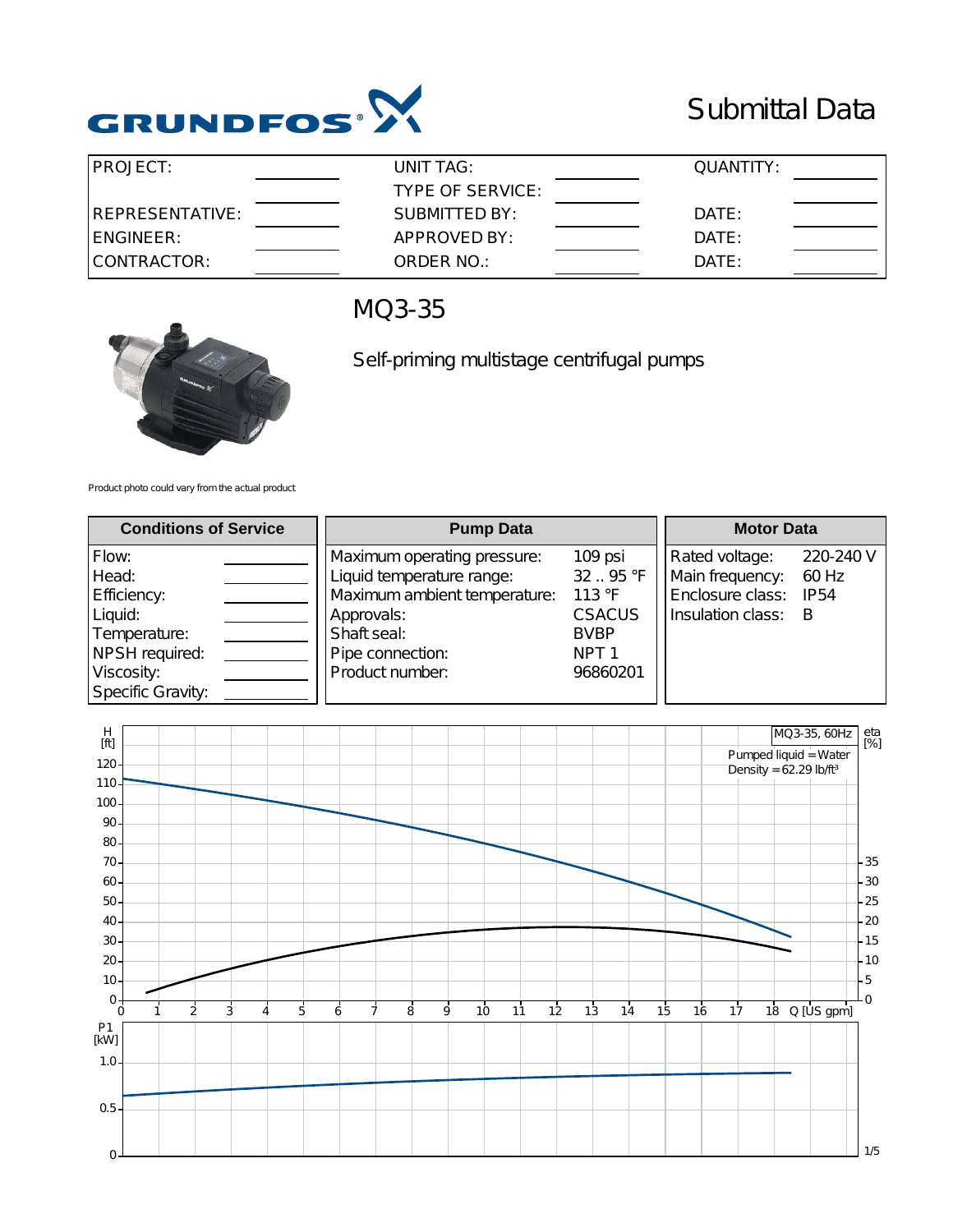## Submittal Data









## **Materials:**

Material code:

Pump housing: POM + 25% glass fiber<br>Impeller: PPO + 20% glass fiber-PPO + 20% glass fiber-PTFE<br>A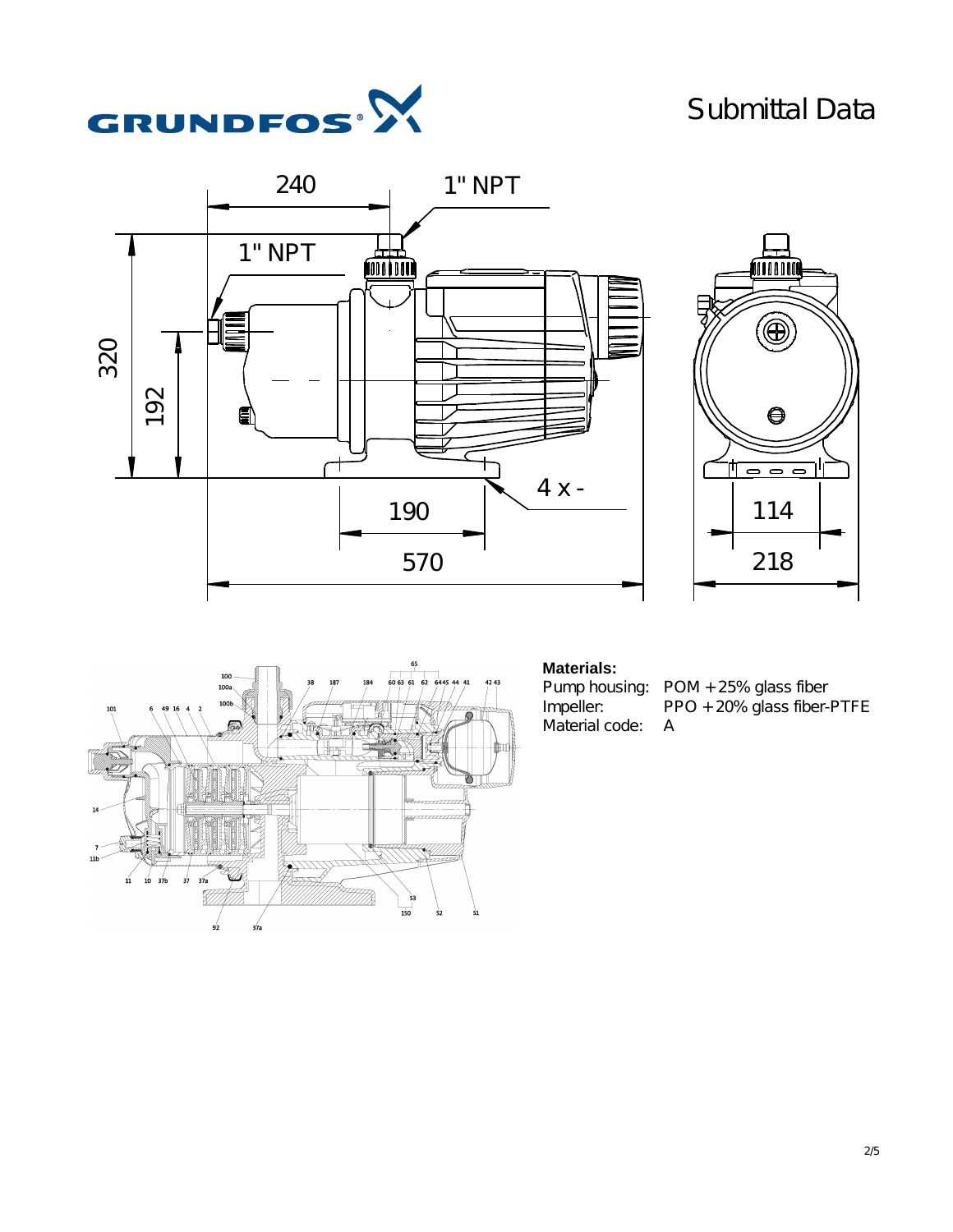|                 |                                                                                                                                                                                                                                                                                                                                                                                                                        | GRUNDFOS                                                                                                                                                                                                                                                                                                                                                                                                                                                                                                                                                                                                                         | <b>Created by:</b><br>Phone:<br>Fax:<br>Date:    | <b>Company name: PexUniverse.com</b><br><b>Tech Support</b><br>800-818-3201<br>800-818-3211<br>03/27/2014 |  |  |
|-----------------|------------------------------------------------------------------------------------------------------------------------------------------------------------------------------------------------------------------------------------------------------------------------------------------------------------------------------------------------------------------------------------------------------------------------|----------------------------------------------------------------------------------------------------------------------------------------------------------------------------------------------------------------------------------------------------------------------------------------------------------------------------------------------------------------------------------------------------------------------------------------------------------------------------------------------------------------------------------------------------------------------------------------------------------------------------------|--------------------------------------------------|-----------------------------------------------------------------------------------------------------------|--|--|
| <b>Position</b> | Count                                                                                                                                                                                                                                                                                                                                                                                                                  | <b>Description</b>                                                                                                                                                                                                                                                                                                                                                                                                                                                                                                                                                                                                               |                                                  |                                                                                                           |  |  |
|                 | 1                                                                                                                                                                                                                                                                                                                                                                                                                      | <b>MQ3-35 A-B-A-BVBP</b>                                                                                                                                                                                                                                                                                                                                                                                                                                                                                                                                                                                                         |                                                  |                                                                                                           |  |  |
|                 |                                                                                                                                                                                                                                                                                                                                                                                                                        |                                                                                                                                                                                                                                                                                                                                                                                                                                                                                                                                                                                                                                  |                                                  |                                                                                                           |  |  |
|                 |                                                                                                                                                                                                                                                                                                                                                                                                                        |                                                                                                                                                                                                                                                                                                                                                                                                                                                                                                                                                                                                                                  | Product photo could vary from the actual product |                                                                                                           |  |  |
|                 |                                                                                                                                                                                                                                                                                                                                                                                                                        | Product No.: 96860201                                                                                                                                                                                                                                                                                                                                                                                                                                                                                                                                                                                                            |                                                  |                                                                                                           |  |  |
|                 | Complete system<br>The MQ is a complete, all-in-one unit, incorporating pump, motor, diaphragm tank, pressure and flow<br>sensor, controller and non-return valve.                                                                                                                                                                                                                                                     |                                                                                                                                                                                                                                                                                                                                                                                                                                                                                                                                                                                                                                  |                                                  |                                                                                                           |  |  |
|                 |                                                                                                                                                                                                                                                                                                                                                                                                                        | The controller ensures that the pump starts automaticly when water is consumed and stops<br>automaticly when consumption ceases. In addition, the controller protects the pump in case of faults.                                                                                                                                                                                                                                                                                                                                                                                                                                |                                                  |                                                                                                           |  |  |
|                 |                                                                                                                                                                                                                                                                                                                                                                                                                        | Installation<br>Due to its compact design, the pump does not take up much space and is easy to install. No space<br>around the pump is required.                                                                                                                                                                                                                                                                                                                                                                                                                                                                                 |                                                  |                                                                                                           |  |  |
|                 |                                                                                                                                                                                                                                                                                                                                                                                                                        | Simple operation<br>The pump features a user-friendly control panel with ON/OFF button and indicator lights to show the<br>operational state of the pump.                                                                                                                                                                                                                                                                                                                                                                                                                                                                        |                                                  |                                                                                                           |  |  |
|                 |                                                                                                                                                                                                                                                                                                                                                                                                                        | Self-priming pump<br>As it is self-priming, the MQ is able to pump water from a level below the pump. Provided it is filled<br>with water, the pump is able to lift water from a depth of 26 ft in less than 5 minutes. This facilitates<br>installation and start-up of the pump and provides more reliable water supply in installations where<br>there is a risk of dry running or leakages in suction hose or pipes.<br>Built-in protective functions<br>If exposed to dry running or excessive temperature, for example in case of seizure or overload, the<br>pump will stop automaticly, thus preventing a motor burnout. |                                                  |                                                                                                           |  |  |
|                 |                                                                                                                                                                                                                                                                                                                                                                                                                        |                                                                                                                                                                                                                                                                                                                                                                                                                                                                                                                                                                                                                                  |                                                  |                                                                                                           |  |  |
|                 | Automatic reset<br>The pump features an automatic reset function. In case of dry running or similar alarm, the pump will<br>stop. Restarting will be attempted every 30 minutes for a period of 24 hours. The reset function can be<br>deactivated.<br>Low noise level<br>Thanks to its hydraulic design and internal cooling, the pump is extremely low-noise, which makes it<br>suitable for indoor and outdoor use. |                                                                                                                                                                                                                                                                                                                                                                                                                                                                                                                                                                                                                                  |                                                  |                                                                                                           |  |  |
|                 |                                                                                                                                                                                                                                                                                                                                                                                                                        |                                                                                                                                                                                                                                                                                                                                                                                                                                                                                                                                                                                                                                  |                                                  |                                                                                                           |  |  |
|                 |                                                                                                                                                                                                                                                                                                                                                                                                                        | Pressure tank<br>The built-in pressure tank reduces the number of starts and stops in case of leakages in the pipe<br>system, causing less wear on the pump.                                                                                                                                                                                                                                                                                                                                                                                                                                                                     |                                                  |                                                                                                           |  |  |
|                 | Maintenance<br>No maintenance of the pump is required.                                                                                                                                                                                                                                                                                                                                                                 |                                                                                                                                                                                                                                                                                                                                                                                                                                                                                                                                                                                                                                  |                                                  |                                                                                                           |  |  |
|                 |                                                                                                                                                                                                                                                                                                                                                                                                                        | Printed from Grundfos CAPS [2014.02.065]                                                                                                                                                                                                                                                                                                                                                                                                                                                                                                                                                                                         |                                                  | GRUNDFOS <sup>.</sup><br>3/5                                                                              |  |  |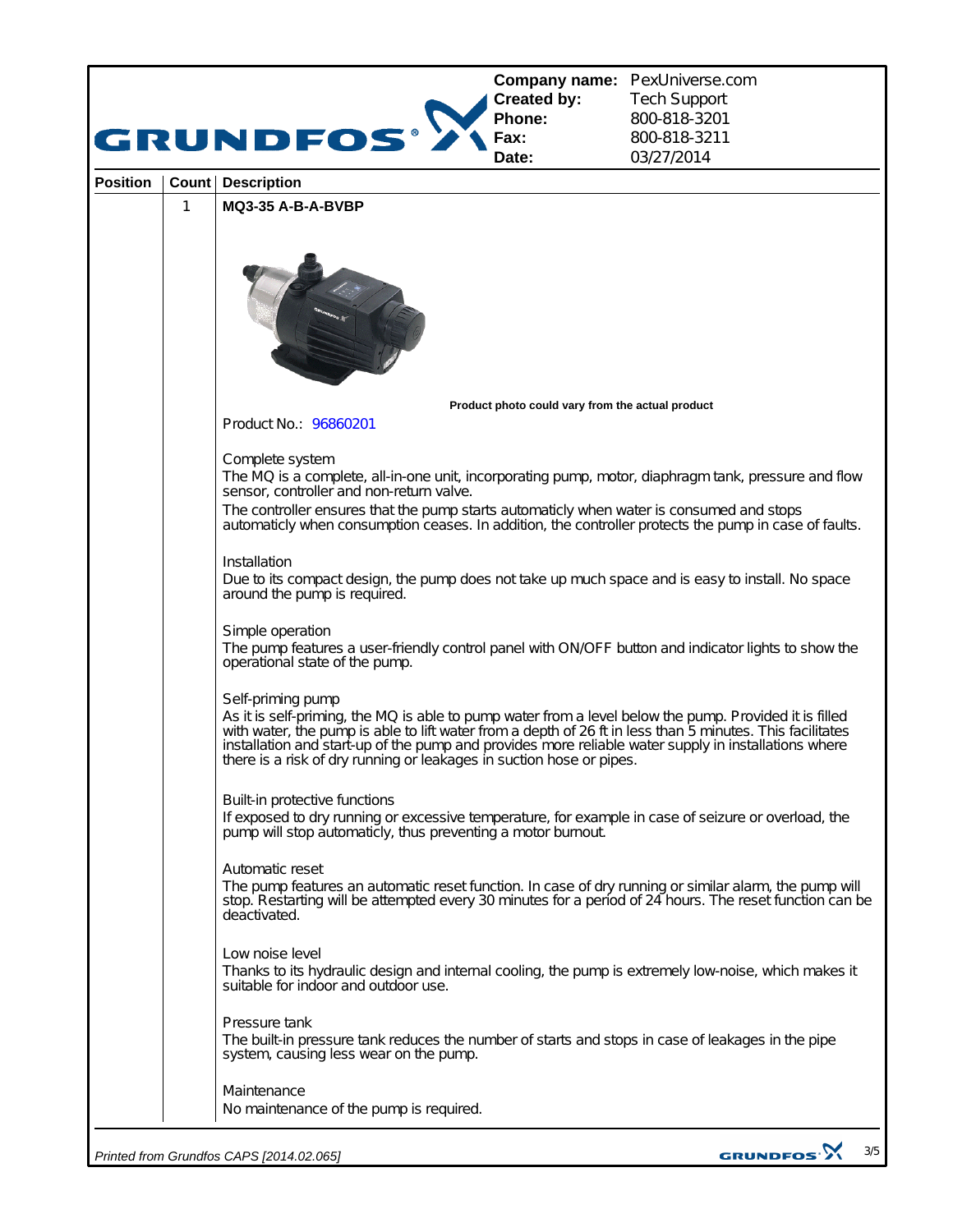|                 | GRUNDFOS®                                                                                                                                                                                                   | <b>Created by:</b><br>Phone:<br>Fax:<br>Date:                                        | Company name: PexUniverse.com<br><b>Tech Support</b><br>800-818-3201<br>800-818-3211<br>03/27/2014 |
|-----------------|-------------------------------------------------------------------------------------------------------------------------------------------------------------------------------------------------------------|--------------------------------------------------------------------------------------|----------------------------------------------------------------------------------------------------|
| <b>Position</b> | <b>Count   Description</b>                                                                                                                                                                                  |                                                                                      |                                                                                                    |
|                 | Liquid:<br>Liquid temperature range:                                                                                                                                                                        | 32.95 °F                                                                             |                                                                                                    |
|                 | <b>Technical:</b><br>Rated flow:<br>Rated head:<br>Shaft seal:<br>Approvals on nameplate:<br>Curve tolerance:                                                                                               | 13.2 US gpm<br>72.2 ft<br><b>BVBP</b><br><b>CSACUS</b><br>ISO 9906:1999 Annex A      |                                                                                                    |
|                 | <b>Materials:</b><br>Pump housing:<br>Impeller:                                                                                                                                                             | POM + 25% glass fiber<br>PPO + 20% glass fiber-PTFE                                  |                                                                                                    |
|                 | Installation:<br>Range of ambient temperature: 32  113 °F<br>Maximum operating pressure:<br>Pipe connection:                                                                                                | 109 psi<br>NPT <sub>1</sub>                                                          |                                                                                                    |
|                 | <b>Electrical data:</b><br>Power input - P1:<br>Main frequency:<br>Rated voltage:<br>Rated current:<br>Enclosure class (IEC 34-5):<br>Insulation class (IEC 85):<br>Length of cable:<br>Type of cable plug: | 900 W<br>60 Hz<br>1 x 220-240 V<br>4 A<br><b>IP54</b><br>B<br>6.56 ft<br><b>NEMA</b> |                                                                                                    |
|                 | Others:<br>Net weight:<br>Gross weight:<br>Shipping volume:                                                                                                                                                 | 28.7 lb<br>34.2 lb<br>$1.94$ ft <sup>3</sup>                                         |                                                                                                    |
|                 |                                                                                                                                                                                                             |                                                                                      |                                                                                                    |
|                 |                                                                                                                                                                                                             |                                                                                      |                                                                                                    |
|                 |                                                                                                                                                                                                             |                                                                                      |                                                                                                    |
|                 |                                                                                                                                                                                                             |                                                                                      |                                                                                                    |